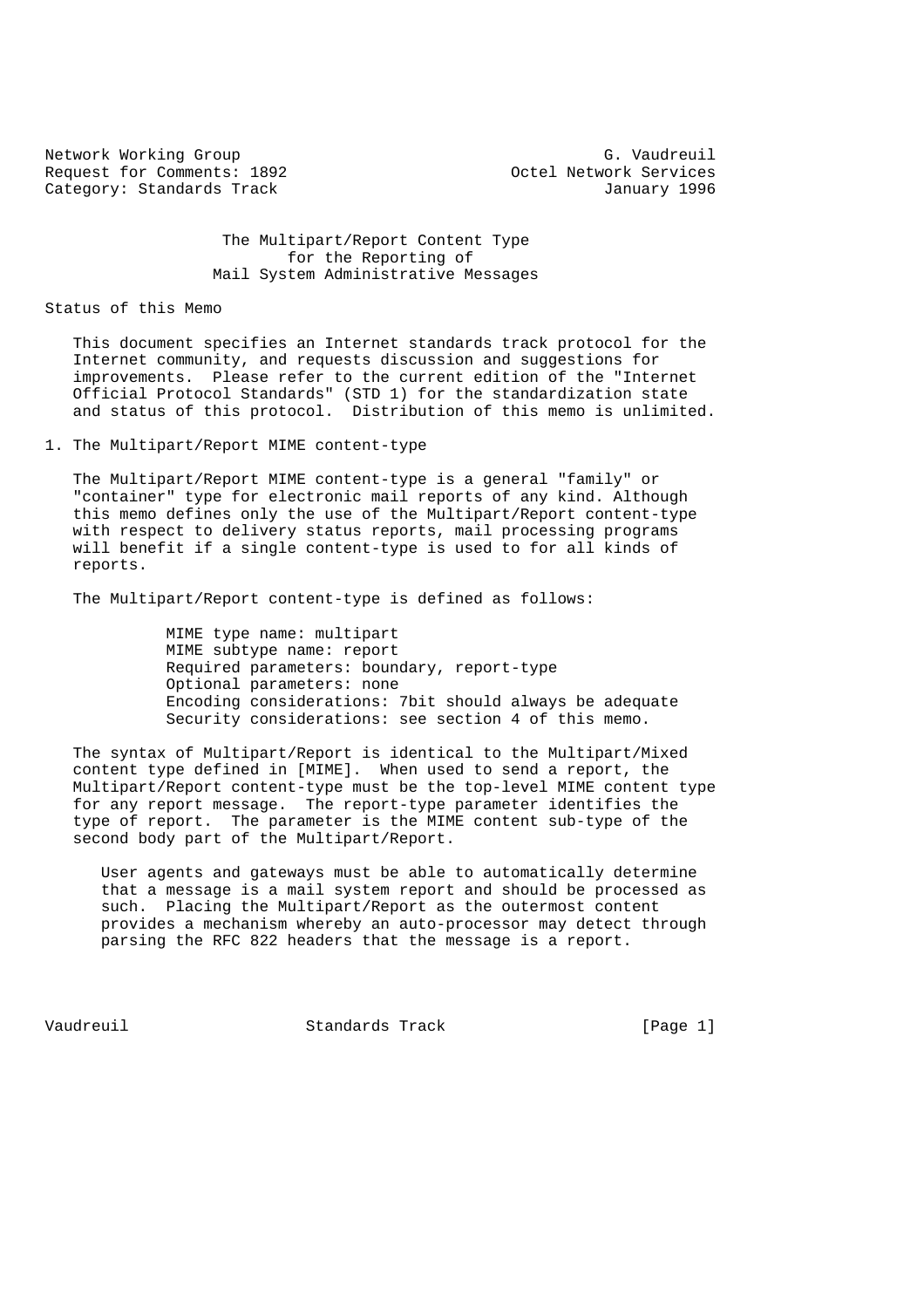The Multipart/Report content-type contains either two or three sub parts, in the following order:

 (1) [required] The first body part contains human readable message. The purpose of this message is to provide an easily-understood description of the condition(s) that caused the report to be generated, for a human reader who may not have an user agent capable of interpreting the second section of the Multipart/Report.

 The text in the first section may be in any MIME standards-track content-type, charset, or language. Where a description of the error is desired in several languages or several media, a Multipart/Alternative construct may be used.

 This body part may also be used to send detailed information that cannot be easily formatted into a Message/Report body part.

- (2) [required] A machine parsable body part containing an account of the reported message handling event. The purpose of this body part is to provide a machine-readable description of the condition(s) which caused the report to be generated, along with details not present in the first body part that may be useful to human experts. An initial body part, Message/delivery-status is defined in [DSN]
	- (3) [optional] A body part containing the returned message or a portion thereof. This information may be useful to aid human experts in diagnosing problems. (Although it may also be useful to allow the sender to identify the message which the report was issued, it is hoped that the envelope-id and original-recipient address returned in the Message/Report body part will replace the traditional use of the returned content for this purpose.)

 Return of content may be wasteful of network bandwidth and a variety of implementation strategies can be used. Generally the sender should choose the appropriate strategy and inform the recipient of the required level of returned content required. In the absence of an explicit request for level of return of content such as that provided in [DRPT], the agent which generated the delivery service report should return the full message content.

 When data not encoded in 7 bits is to be returned, and the return path is not guaranteed to be 8-bit capable, two options are available. The origional message MAY be reencoded into a legal 7 bit MIME message or the Text/RFC822-Headers content-type MAY be used to return only the origional message headers.

Vaudreuil Standards Track [Page 2]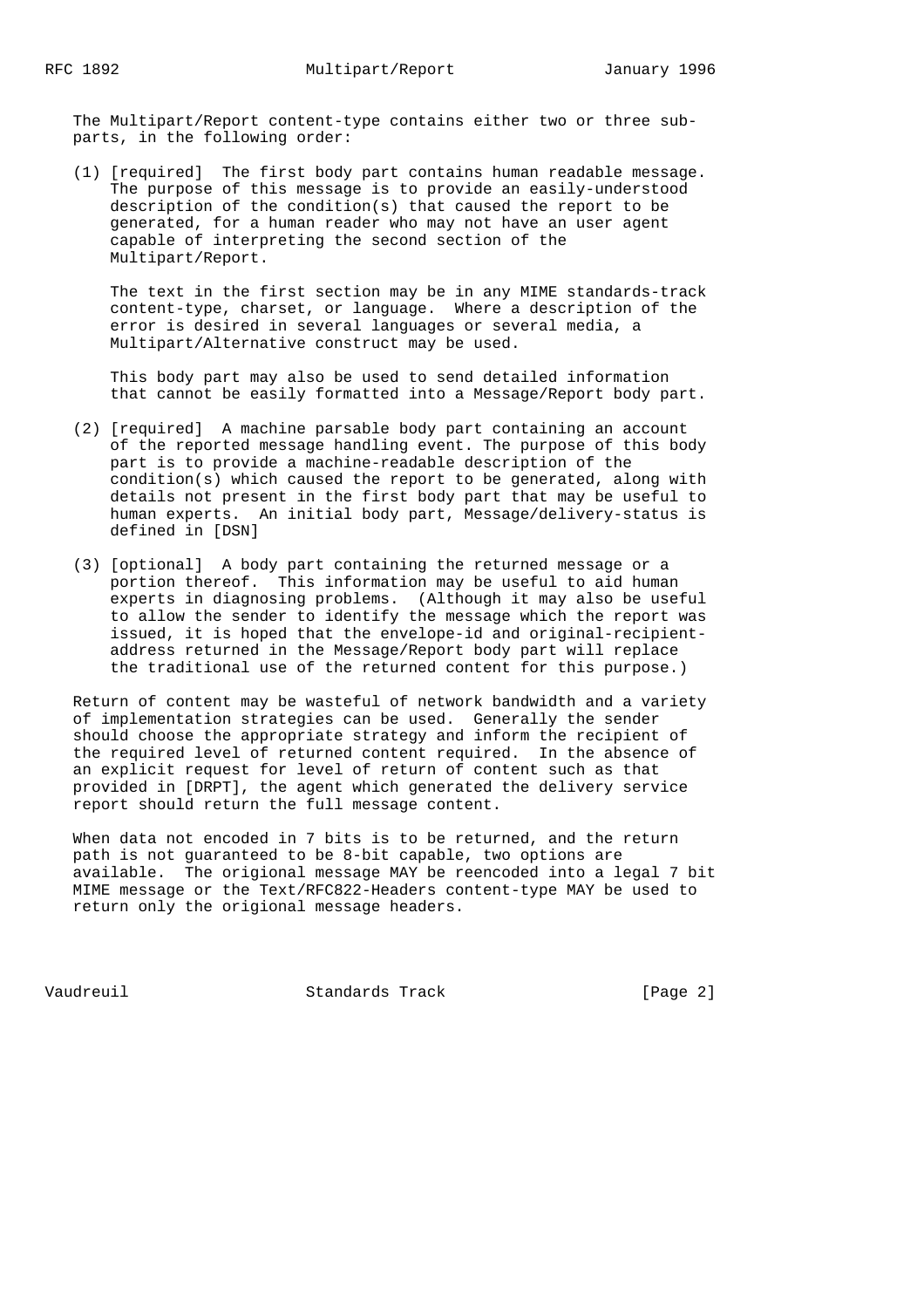2. The Text/RFC822-Headers MIME content-type

 The Text/RFC822-Headers MIME content-type provides a mechanism to label and return only the RFC 822 headers of a failed message. These headers are not the complete message and should not be returned as a Message/RFC822. The returned headers are useful for identifying the failed message and for diagnostics based on the received: lines.

The Text/RFC822-Headers content-type is defined as follows:

 MIME type name: Text MIME subtype name: RFC822-Headers Required parameters: None Optional parameters: none Encoding considerations: 7 bit is sufficient for normal RFC822 headers, however, if the headers are broken and require encoding, they may be encoded in quoted-printable. Security considerations: see section 4 of this memo.

 The Text/RFC822-headers body part should contain all the RFC822 header lines from the message which caused the report. The RFC822 headers include all lines prior to the blank line in the message. They include the MIME-Version and MIME Content- headers.

## 3. References

- [DSN] Moore, K., and G. Vaudreuil, "An Extensible Message Format for Delivery Status Notifications", RFC 1894, University of Tennessee, Octel Network Services, January 1996.
	- [RFC822] Crocker, D., "Standard for the format of ARPA Internet Text Messages", STD 11, RFC 822, UDEL, August 1982.
	- [MIME] Borenstein, N., and N. Freed, "Multipurpose Internet Mail Extensions", RFC 1521, Bellcore, Innosoft, June 1992.

 [DRPT] Moore, K., "SMTP Service Extension for Delivery Status Notifications", RFC 1891, University of Tennessee, January 1996.

4. Security Considerations

 Automated use of report types without authentication presents several security issues. Forging negative reports presents the opportunity for denial-of-service attacks when the reports are used for automated maintenance of directories or mailing lists. Forging positive reports may cause the sender to incorrectly believe a message was delivered when it was not.

Vaudreuil **Standards Track** [Page 3]